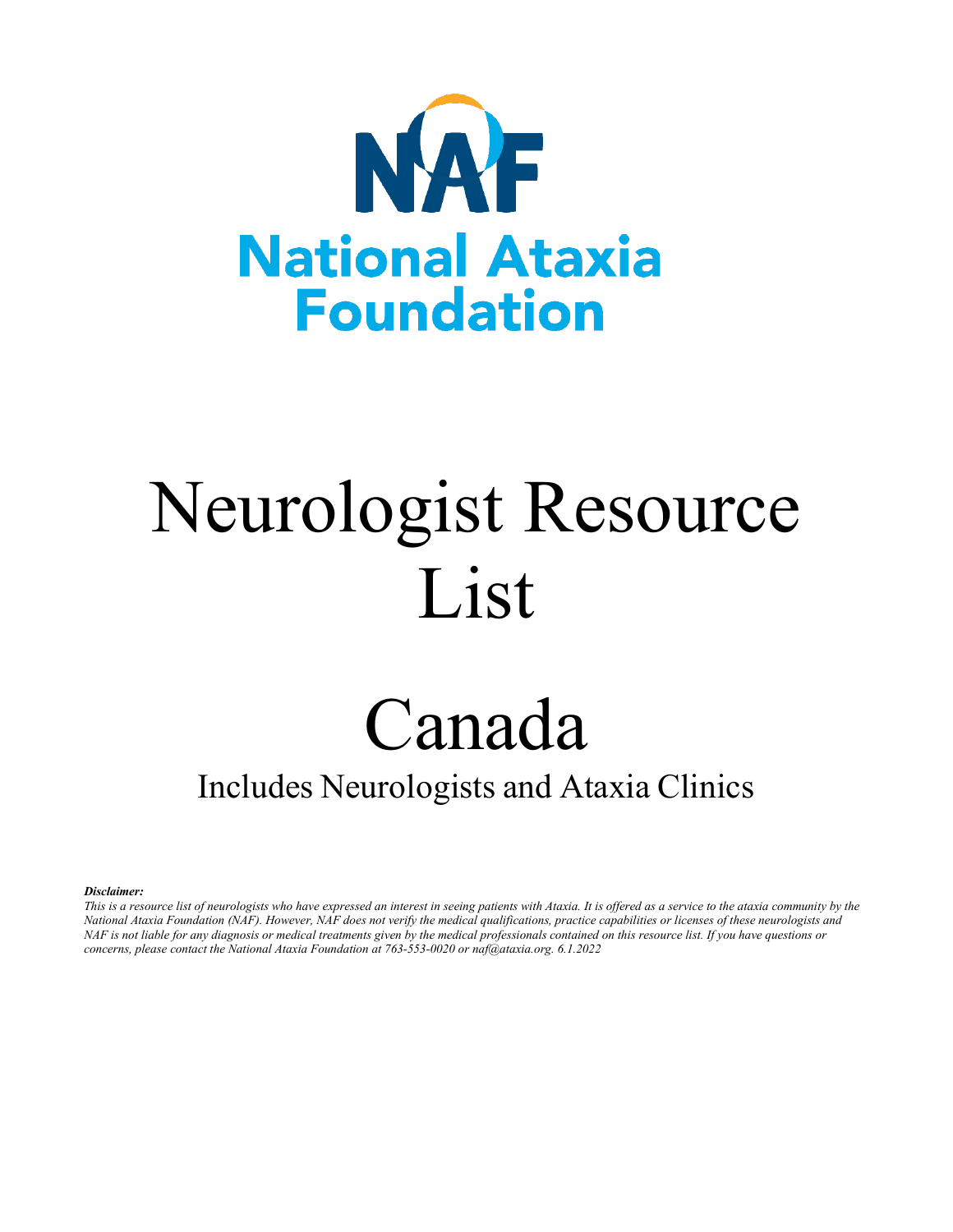## **ALBERTA**

Oksana Suchowersky, MD, FRCPC, FCCMG Professor of Medicine, Medical Genetics, and Pediatrics, Toupin Research Chair in Neurology Director, Clinical Genetics, University of Alberta 7-112Q Clinical Sciences Building 11350 83 Ave Edmonton AB T6G 2G3 CANADA Phone: (780) 248-5418 Fax: (780) 248-1807

Alicia Chan, MD University of Alberta Hospital Department of Medical Genetics 8-53 MSB 8440 112 St NW Edmonton, AB T6G 2H7 CANADA Phone: (780) 407-8314 Sees pediatric patients

Jean K. Mah, MD, MSc Division of Pediatric Neurology Alberta Children's Hospital 28 Oki Dr NW Calgary AB T3B 6A8 CANADA Phone: (403) 955-7609 – Fax: (403) 955-2922 Shannon Searle (neuromuscular clinic nurse) Sees pediatric patients

Scott Kraft, MD, FRCPC University of Calgary Movement Disorder Program 2500 University Drive NW Calgary, AB T2N 1N4 CANADA Phone: (403) 944.4364

Beste Edguer, MD 204-11010 101 Street NW Edmonton AB T5H 4B9 CANADA Phone: (780) 441-9880 Fax: (780) 441-9890 Sees adult patients

### **BRITISH COLUMBIA**

Dr. Blair R. Leavitt UBC Neurogenetics Clinic University of British Columbia Rm S179, UBC Hospital 2211 Westbrook Mall Vancouver BC V6T 2B5 CANADA Phone: (604) 822-7739 Fax: (604) 822-7970

Dr. Katherine Selby, Pediatric Specialist Neuromuscular Clinic BC Children's Hospital 4480 Oak Street, Vancouver BC V6H 3V4 CANADA Phone: (604) 875-2345 local 7964 Fax: (604) 875-2285

Dr. Sian Spacey UBC Neurogenetics Clinic University of British Columbia Rm S127, UBC Hospital 2211 Westbrook Mall Vancouver BC V6T 2B5 CANADA Phone: (604) 822-1728 Fax: (604) 822-7894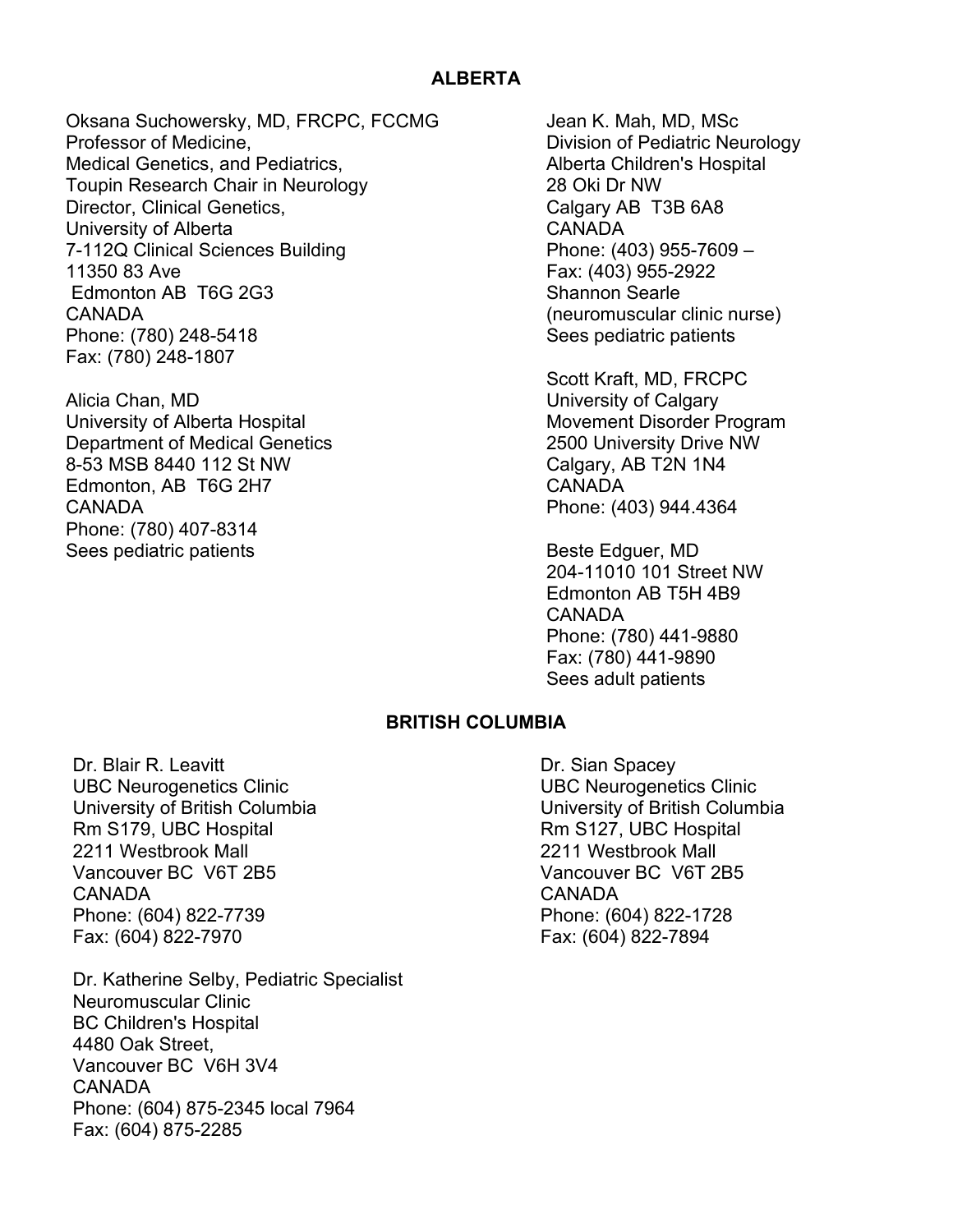#### **NEW BRUNSWICK**

Colleen O'Connell, MD Research Chief Stan Cassidy Centre for Rehabilitation Fredericton NB E3B 0C7 CANADA Phone: (506) 447-4294 Fax: (506) 447-4749 Sees both adult & pediatric patients

Wendy A. Stewart, MD 54B Marr Road Rothesay, NB E2E 3K7 CANADA Phone: (506) 848-4622 Fax: (506) 848-4659 Sees pediatric patients

Kyna Squarey, MD 106A-1600 Main Street Moncton, NB E1E 1G5 CANADA Phone: (506) 857-5198 Fax: (506) 857-5702 Sees adult patients

#### **NOVA SCOTIA**

Joseph Dooley, MB BCh IWK Health Centre Pediatric Neurology Division 5850/5980 University Ave Halifax NS B3K 6R8 CANADA Phone: (902) 470-8488 Fax: (902) 470-8486 See pediatrics patients

Ian Grant, MD QEII HSC – HI Site, Neurology Department 1796 Summer St Halifax NS B3H 3A7 CANADA Phone: (902) 473-3731 Fax: (902) 473-4438 Sees adult patients

#### **ONTARIO**

Craig Campbell, MD Children's Hospital of Western Ontario 800 Commissioners Road East London ON N6A 4G5 CANADA Phone: (519) 685-8332 Fax: (519) 685-8350 Sees pediatric patients

Hugh McMillan, MD Children's Hospital of Eastern Ontario 401 Smyth Road,

Renato Munhoz, MD Elizabeth Slow, MD, PhD Toronto Western Hospital Movement Disorder Clinic 399 Bathurst Street 7MC-410; 399 Bathurst Street Toronto, ON M5T 2S8 CANADA Phone: (416) 603-6422 Fax: (416) 603-5004 Sees adult patients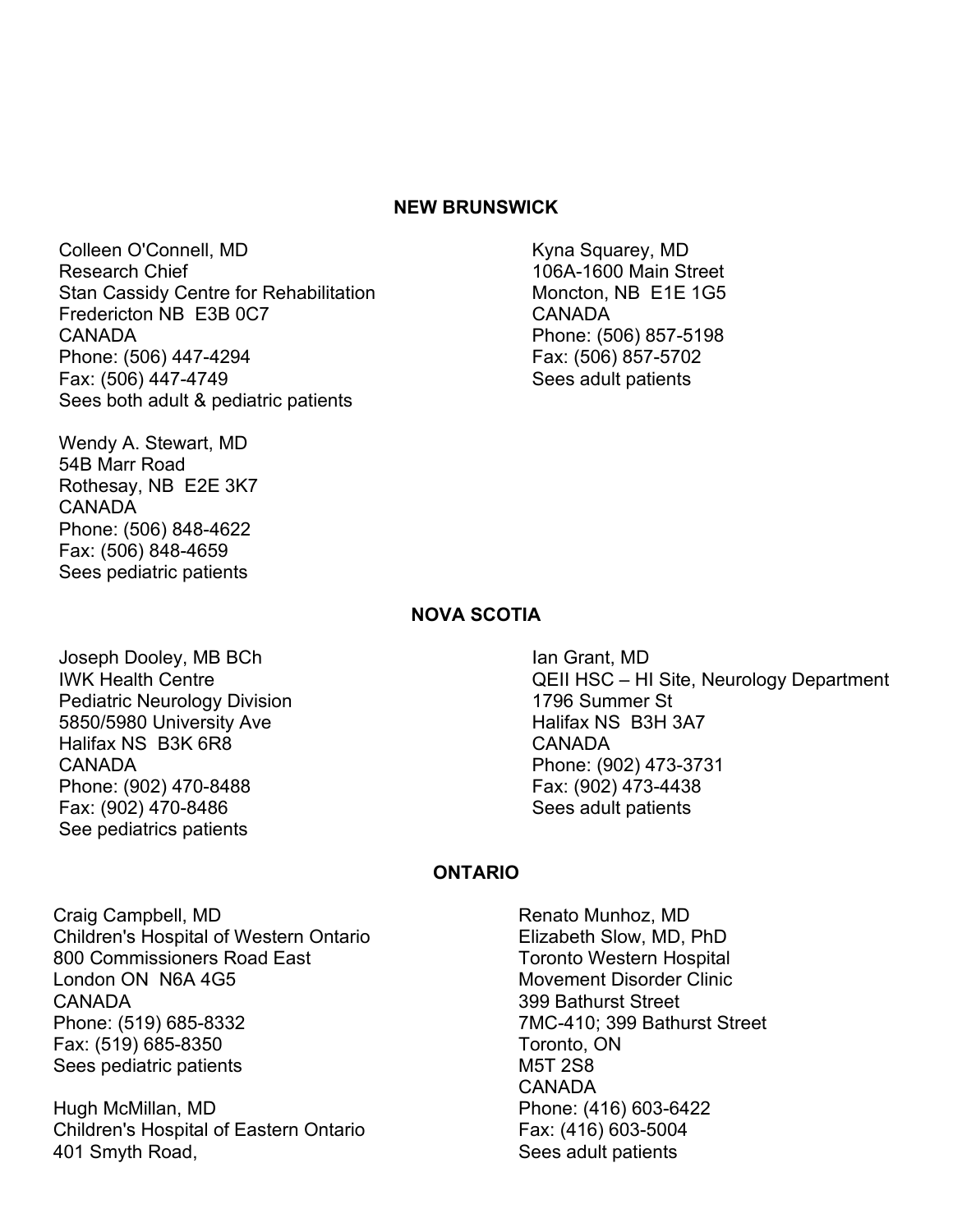Ottawa, ON K1H 8L1 CANADA Phone: (613) 737-7600 Sees pediatric patients

Dr. Mark Tarnopolsky Neuromuscular Disease Clinic Hamilton Health Services-McMaster Division 2H 1200 Main Street West Hamilton ON L8N 3Z5 CANADA Phone: (905) 521-7933 Fax: (905) 521-2638 From the underground parking, take the Red elevators to Level 2, then turn left. We are the first clinic on the right. Patients are seen on Mondays and Tuesdays. Referrals from a physician should be faxed.

University Hospital London Movement Disorders Centre (LMDC) Dr Mandar Jog 339 Windermere Rd, London, ON , N6A5A5 Phone: 519-663-3814 Fax: 519-663-3174

Michel Melanson, MD Kingston General Hospital Connell 7 76 Stuart Street Kingston ON K7L 2V7 CANADA Phone: (613) 549-6666 Ext. 3250 Sees patients of all ages.

Teesta Soman, MD Pediatric Movement Disorders Program The Hospital for Sick Children 555 University Avenue Toronto ON M5G 1X8 CANADA Phone: (416) 813-5668 Fax: (416) 813-6334 Sees pediatric patients

David Grimes, MD The Ottawa Hospital – Civic Campus Division of Neurology – C2 1053 Carling Avenue Ottawa ON K1Y 4E9 CANADA Phone: (613) 798-5555 ext. 18162 Sees adult patients

### **QUEBEC**

Bernard Brais M.D.C.M., M.Phil., Ph.D., FRCP(C) **Neurogeneticist** Professor, Departments of Neurology and Neurosurgery and Human Genetics Co-director of the Rare Neurological Diseases Group Faculty of Medicine, McGill University Montreal Neurological Institute Room 622B 3801, University Street Montreal QC H3A 2B4 CANADA Phone: 1 (514) 398-3334; (Catherine Boyer) Fax: 1 (514) 398-4340

Renée-Myriam Boucher, MD CHUL-Centre Mère-Enfant 2705 boul Laurier Québec QC G1V 4G2 CANADA Phone: (418) 654-2708 Sees pediatric patients

Anne-Louise Lafontaine, MD Montreal General Hospital L7-312-1650 Cedar Ave. Montreal, QC H3G 1A4 CANADA Phone: (514) 934-8026